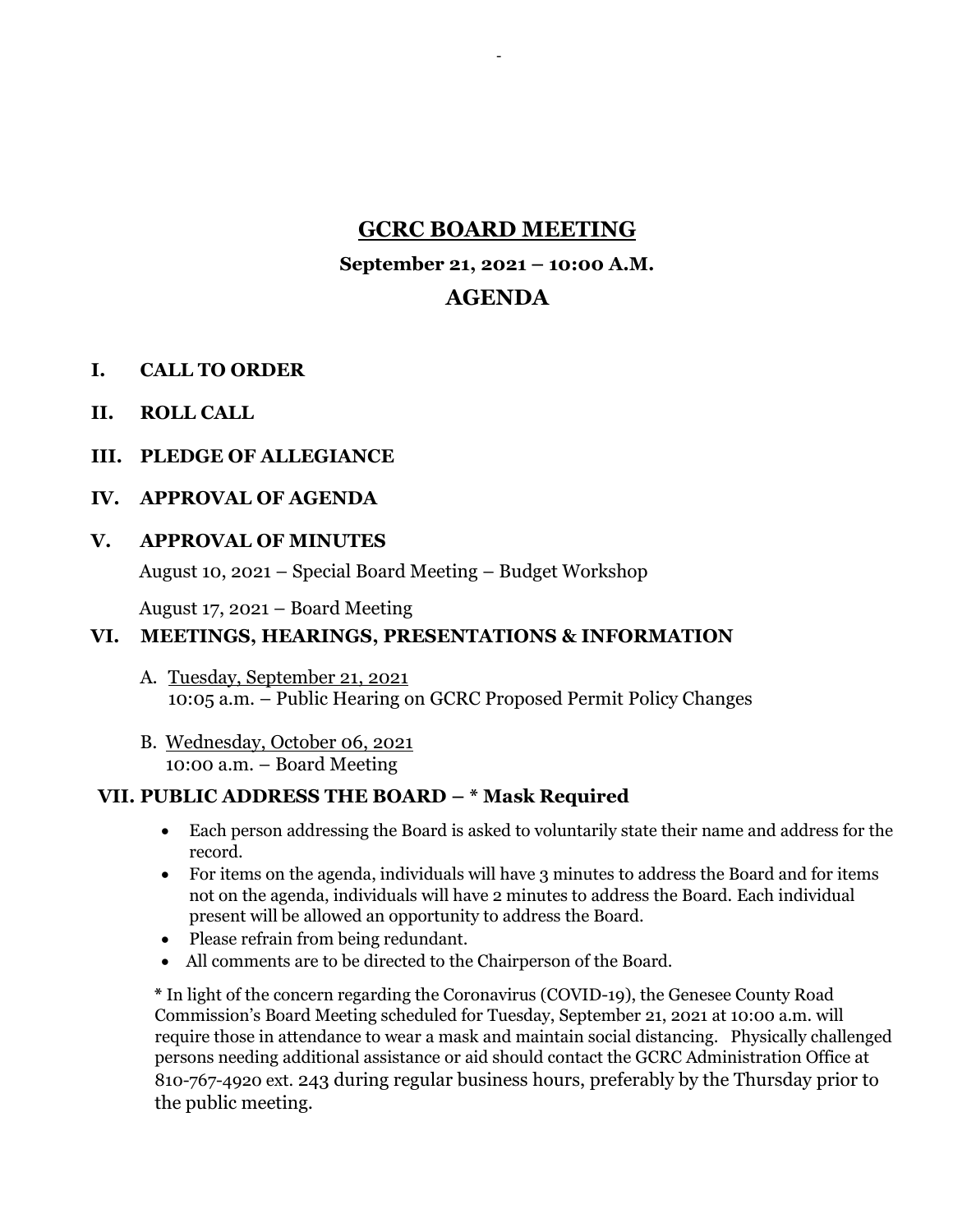# **GCRC BOARD MEETING AGENDA September 21, 2021 Page 2**

#### **VIII. PUBLIC HEARING**

Public Hearing for the proposed Genesee County Road Commission Permit Policy changes.

#### **IX. CORRESPONDENCE**

- **A. Incoming**
	- None.
- **B. Outgoing**

None.

# **C. Internal**

- 1. Advisement of Purchase Order #84635 (name change on Purchase Order) attached. (No Board action required.)
- 2. Advisement of Purchase Order #84614 Purchase is under \$15,000 attached (No Board action required.)

#### **D. Information**

None.

# **X. BOARD OF COMMISSIONERS' DECISIONS**

## **A. Discussion**

- 1. Permit Policy Changes to accommodate miscellaneous changes to commercial and residential driveway standards – attached.
- 2. Public Highway Institutional Control for Evergreen Resources Management @ the Former Sunoco gas station, G-145 Miller Road, Section 29, Flint Township, Genesee County – attached.
- 3. Resolution of Support EDA Grant Application, Taylor and Lehman Drive Extension Project, Commercial and Industrial Park, Mundy Township – attached.
- 4. Network Communication Services for Fire/Intrusion with Cellular Backup attached.
- 5. Board approval to Lease Road Equipment from MI Cat attached.
- 6. Issuance of a Blanket Purchase Order for materials for the Fleet Maintenance Department – attached.
- 7. Issuance of a Purchase Order to Global Environmental Engineering Company for Storm Water Management – attached.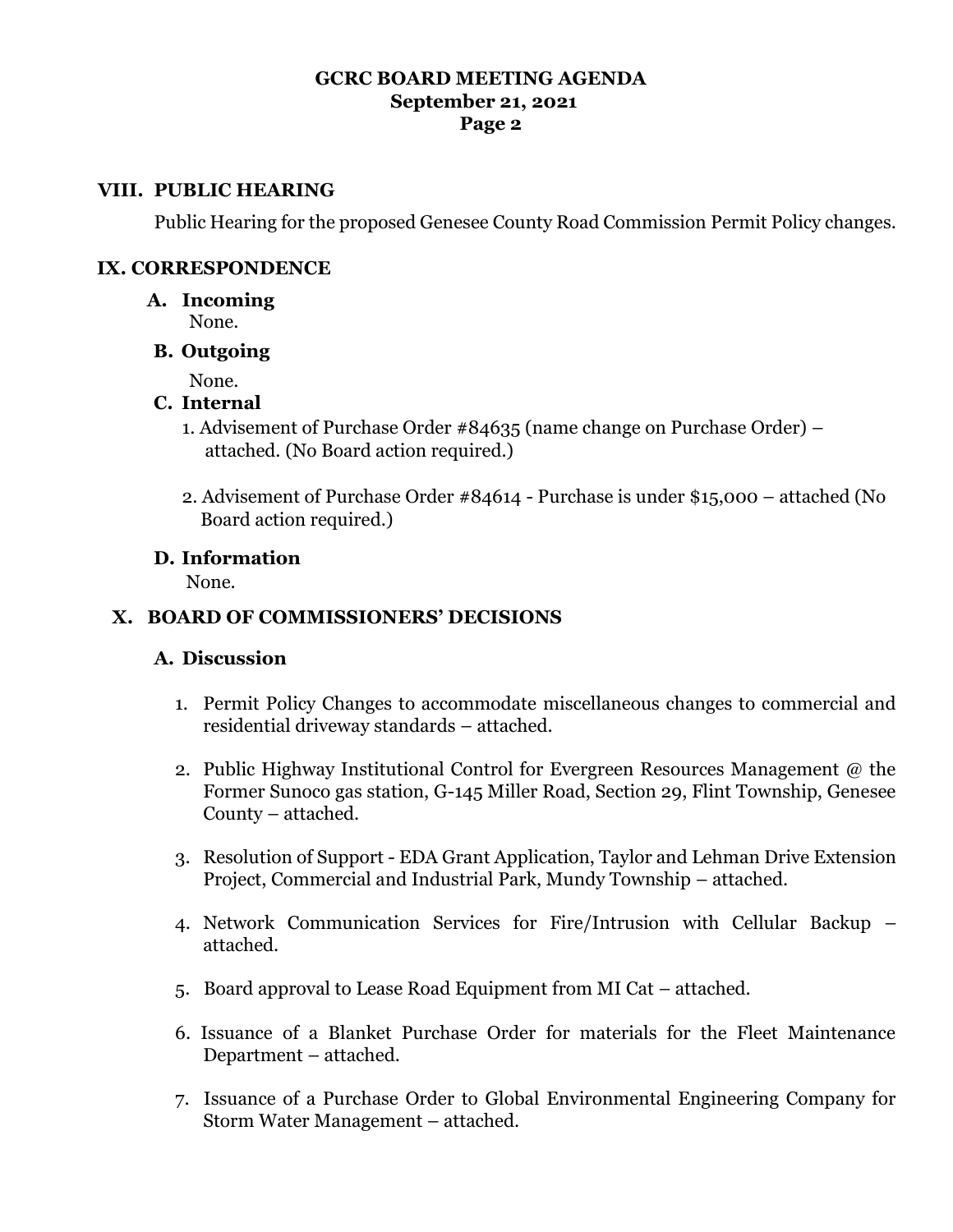### **GCRC BOARD MEETING AGENDA September 21, 2021 Page 3**

- 8. Issuance of a Purchase Order to D&K Truck Company for seven (7) Western Star 4900SB Trucks – attached.
- 9. Issuance of Blanket Purchase Orders for Item Nos. 1, 16, 17, 23, 30, 62, 71, 82, 88 and 112 – attached.
- 10. Fiscal Year 2021 Budget Transfer attached.
- 11. Fiscal Year 2021 Year End Budget Transfers attached.
- 12. Board approval to Purchase Item #9 Hot Mix Asphalt & Reject Bids submitted for Item #6 – Limestone – attached.
- 13. Board authorization to extend unit prices for Limestone and Issuance of a Purchase Order to Stoneco of Michigan – attached.
- 14. Ratification of Vouchers totaling \$2,055,834.28 attached.
	- a. Voucher #40717 in the amount of \$512,175.10 Pay Ending 8/27/2021
	- b. Voucher #40718 in the amount of \$525,775.19 Contractor Payment, Budget 2020-2021
	- c. Voucher #40719 in the amount of \$884,921.92 Vendor Payment, Budget 2020-2021
	- d. Voucher #40720 in the amount of \$132,962.07 Vendor Payment, Budget 2020-2021

## **B. Consent**

- 1. Extend Vacation Hours of Managing Director attached
- 2. Removal of Equipment offered and sold through GovDeals.com from all Genesee County Road Commission records – attached.
- 3. Work request for Aggregate Resurfacing in Gaines Township attached:

a. Demond Road between Sheridan Road to the Village of Gaines.

b. Nichols Road between Grand Blanc Road and Reid Road.